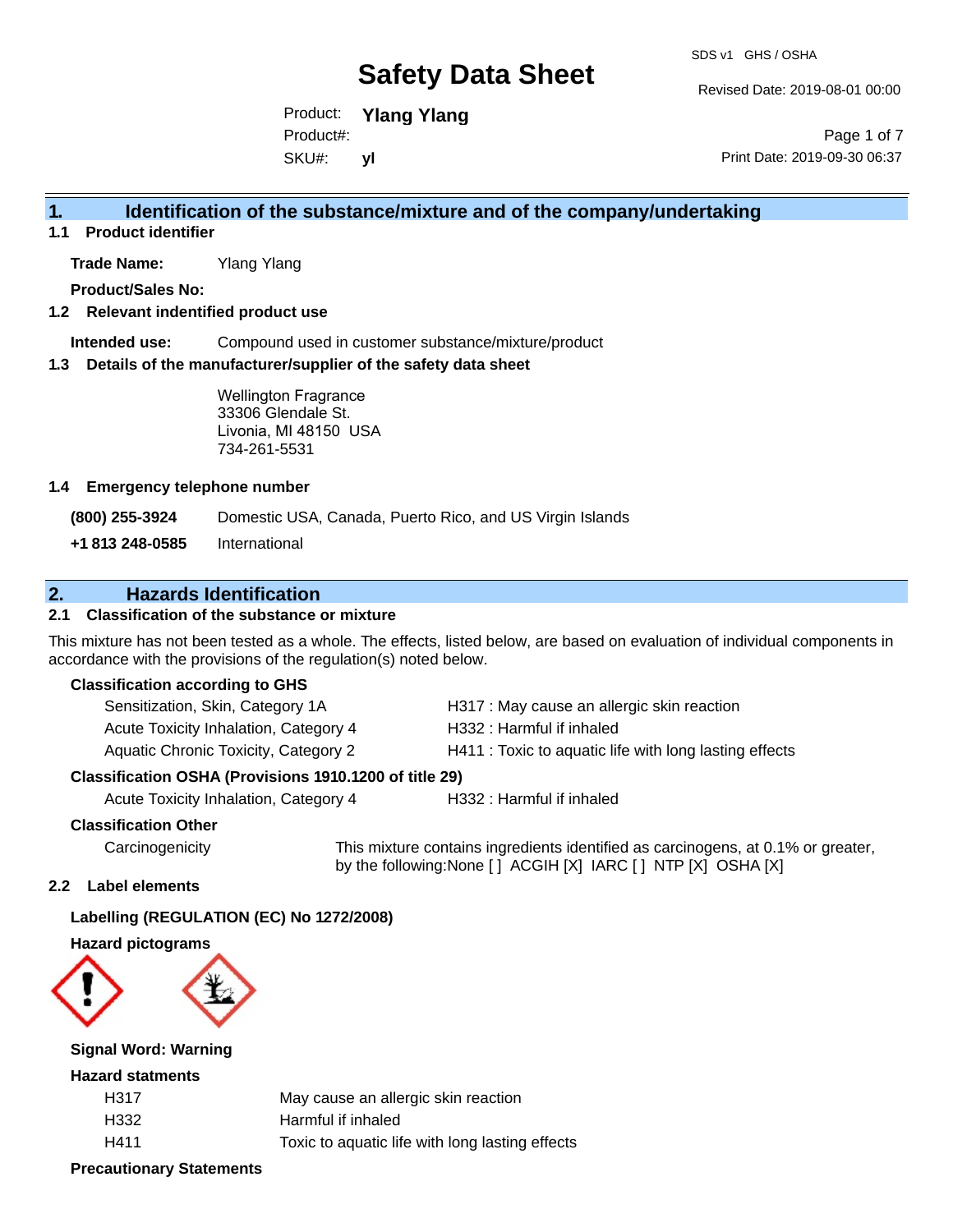SDS v1 GHS / OSHA

Revised Date: 2019-08-01 00:00

|           | Product: Ylang Ylang |
|-----------|----------------------|
| Product#: |                      |
| SKU#:     | vl                   |

Page 2 of 7 Print Date: 2019-09-30 06:37

#### **Prevention:**

| P <sub>271</sub>     | Use only outdoors or in a well-ventilated area                                                                                                                 |
|----------------------|----------------------------------------------------------------------------------------------------------------------------------------------------------------|
| P <sub>272</sub>     | Contaminated work clothing should not be allowed out of the workplace                                                                                          |
| P <sub>273</sub>     | Avoid release to the environment                                                                                                                               |
| Response:            |                                                                                                                                                                |
| $P302 + P352$        | IF ON SKIN: Wash with soap and water                                                                                                                           |
| $P304 + P312 + P340$ | IF INHALED: Call a POISON CENTER or doctor/physician if you feel unwell Remove victim<br>to fresh air and keep at rest in a position comfortable for breathing |
| $P333 + P313$        | If skin irritation or a rash occurs: Get medical advice/attention                                                                                              |
| P363                 | Wash contaminated clothing before reuse                                                                                                                        |
| P391                 | <b>Collect Spillage</b>                                                                                                                                        |
|                      |                                                                                                                                                                |

#### **2.3 Other Hazards**

**no data available**

# **3. Composition/Information on Ingredients**

#### **3.1 Mixtures**

This product is a complex mixture of ingredients, which contains among others the following substance(s), presenting a health or environmental hazard within the meaning of the UN Globally Harmonized System of Classification and Labeling of Chemicals (GHS):

| CAS#<br>Ingredient                                       | EC#       | Conc.<br>Range | <b>GHS Classification</b>           |
|----------------------------------------------------------|-----------|----------------|-------------------------------------|
| 140-11-4                                                 | 205-399-7 | $2 - 5%$       | H303; H401; H412                    |
| Benzyl acetate                                           |           |                |                                     |
| 78-70-6                                                  | 201-134-4 | $1 - 2%$       | H227; H303; H315; H317; H319; H402  |
| Linalool                                                 |           |                |                                     |
| $100 - 51 - 6$                                           | 202-859-9 | $1 - 2%$       | H302; H313; H319                    |
| <b>Benzyl Alcohol</b>                                    |           |                |                                     |
| 118-58-1                                                 | 204-262-9 | $1 - 2%$       | H303; H317; H320; H401; H412        |
| <b>Benzyl Salicylate</b>                                 |           |                |                                     |
| 104-93-8                                                 | 203-253-7 | $0.1 - 1.0 \%$ | H227; H302; H315; H361; H402        |
| p-Methylanisole                                          |           |                |                                     |
| $105 - 87 - 3$                                           | 203-341-5 | $0.1 - 1.0 %$  | H315; H317; H401; H412              |
| Geranyl Acetate                                          |           |                |                                     |
| $97 - 54 - 1$                                            | 202-590-7 | $0.1 - 1.0 %$  | H302; H312; H315; H317; H319; H332; |
| Iso Eugenol                                              |           |                | H335; H401                          |
| See Section 16 for full text of GHS classification codes |           |                |                                     |

See Section 16 for full text of GHS classification codes which where not shown in section 2

Total Hydrocarbon Content (%  $w/w$ ) = 4.51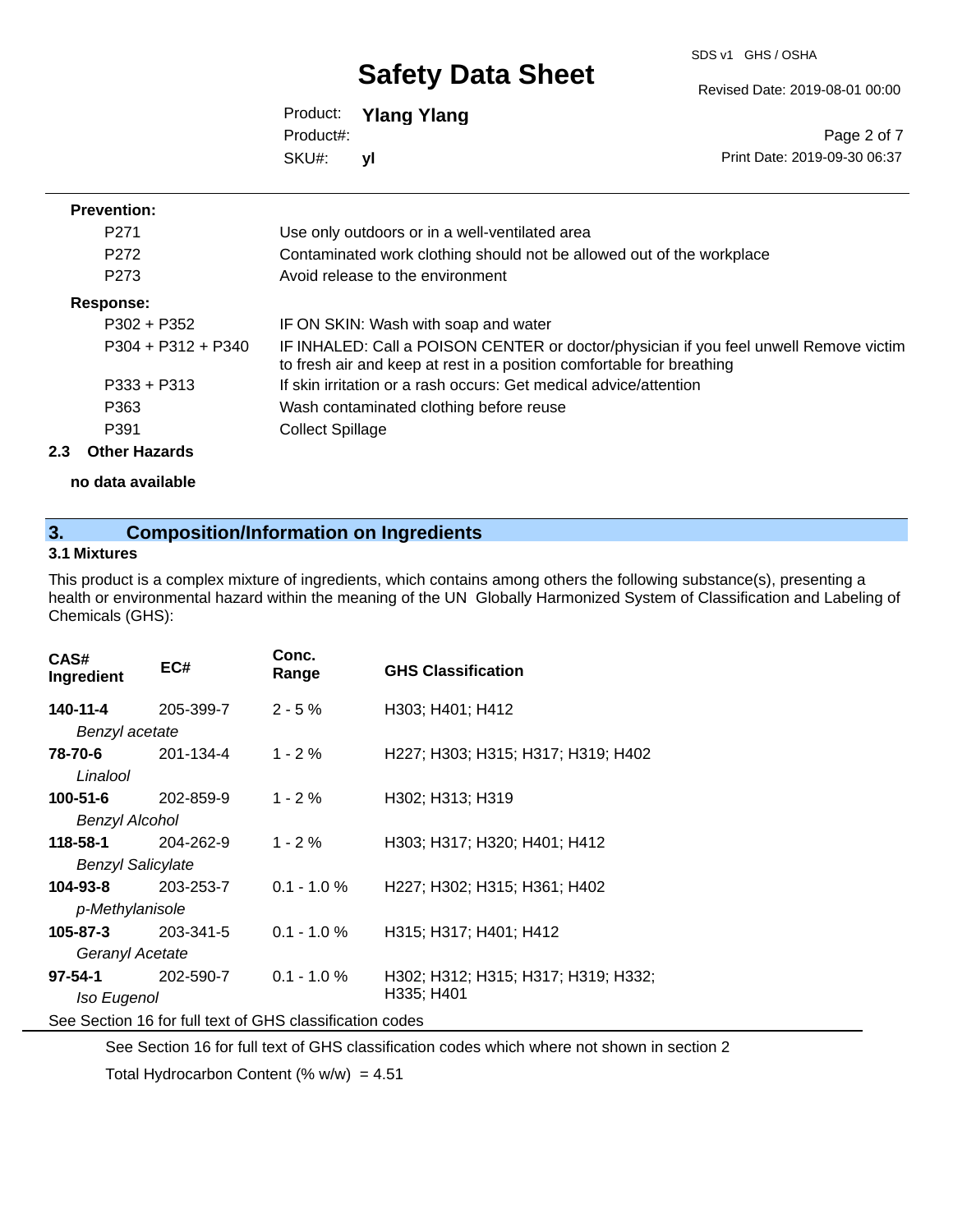SDS v1 GHS / OSHA

Revised Date: 2019-08-01 00:00

Product: **Ylang Ylang**

Product#:

SKU#: **yl**

Page 3 of 7 Print Date: 2019-09-30 06:37

| $\overline{4}$ .<br><b>First Aid Measures</b>                                     |                                                                                                               |  |  |  |
|-----------------------------------------------------------------------------------|---------------------------------------------------------------------------------------------------------------|--|--|--|
| <b>Description of first aid measures</b><br>4.1                                   |                                                                                                               |  |  |  |
| Inhalation:                                                                       | Remove from exposure site to fresh air and keep at rest.<br>Obtain medical advice.                            |  |  |  |
| <b>Eye Exposure:</b>                                                              | Flush immediately with water for at least 15 minutes.<br>Contact physician if symptoms persist.               |  |  |  |
| <b>Skin Exposure:</b>                                                             | Remove contaminated clothes. Wash thoroughly with water (and soap).<br>Contact physician if symptoms persist. |  |  |  |
| Ingestion:                                                                        | Rinse mouth with water and obtain medical advice.                                                             |  |  |  |
| Most important symptoms and effects, both acute and delayed<br>4.2                |                                                                                                               |  |  |  |
| Symptoms:                                                                         | no data available                                                                                             |  |  |  |
| <b>Risks:</b><br>Refer to Section 2.2 "Hazard Statements"                         |                                                                                                               |  |  |  |
| Indication of any immediate medical attention and special treatment needed<br>4.3 |                                                                                                               |  |  |  |
| <b>Treatment:</b><br>Refer to Section 2.2 "Response"                              |                                                                                                               |  |  |  |
|                                                                                   |                                                                                                               |  |  |  |
| 5.<br><b>Fire-Fighting measures</b>                                               |                                                                                                               |  |  |  |
| <b>Extinguishing media</b><br>5.1                                                 |                                                                                                               |  |  |  |
| Suitable:                                                                         | Carbon dioxide (CO2), Dry chemical, Foam                                                                      |  |  |  |
| Unsuitable                                                                        | Do not use a direct water jet on burning material                                                             |  |  |  |
| Special hazards arising from the substance or mixture<br>5.2                      |                                                                                                               |  |  |  |
| During fire fighting:                                                             | Water may be ineffective                                                                                      |  |  |  |
| <b>Advice for firefighters</b><br>5.3                                             |                                                                                                               |  |  |  |
| <b>Further information:</b>                                                       | Standard procedure for chemical fires                                                                         |  |  |  |

### **6. Accidental Release Measures**

#### **6.1 Personal precautions, protective equipment and emergency procedures**

Avoid inhalation and contact with skin and eyes. A self-contained breathing apparatus is recommended in case of a major spill.

#### **6.2 Environmental precautions**

Keep away from drains, soil, and surface and groundwater.

#### **6.3 Methods and materials for containment and cleaning up**

Clean up spillage promptly. Remove ignition sources. Provide adequate ventilation. Avoid excessive inhalation of vapors. Gross spillages should be contained by use of sand or inert powder and disposed of according to the local regulations.

#### **6.4 Reference to other sections**

Not Applicable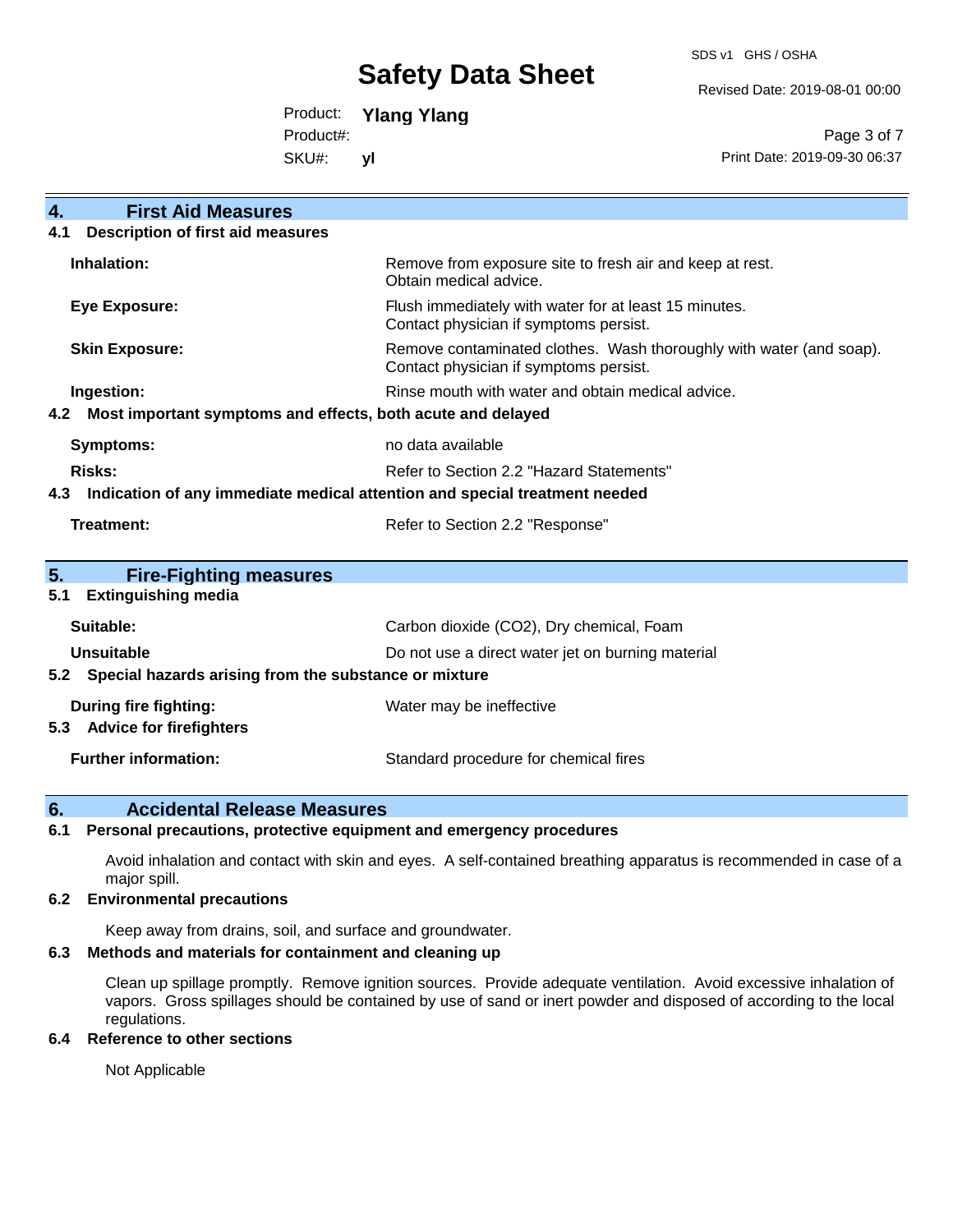Revised Date: 2019-08-01 00:00

Product: **Ylang Ylang** SKU#: Product#: **yl**

Page 4 of 7 Print Date: 2019-09-30 06:37

# **7. Handling and Storage**

#### **7.1 Precautions for safe handling**

Apply according to good manufacturing and industrial hygiene practices with proper ventilation. Do not drink, eat or smoke while handling. Respect good personal hygiene.

#### **7.2 Conditions for safe storage, including any incompatibilities**

Store in a cool, dry and ventilated area away from heat sources and protected from light in tightly closed original container. Avoid uncoated metal container. Keep air contact to a minimum.

#### **7.3 Specific end uses**

No information available

#### **8. Exposure Controls/Personal Protection**

#### **8.1 Control parameters**

| <b>Exposure Limits:</b> |                |       |       |             |                                                  |
|-------------------------|----------------|-------|-------|-------------|--------------------------------------------------|
| <b>Component</b>        |                | ACGIH | ACGIH | <b>OSHA</b> | <b>OSHA</b><br>TWA ppm STEL ppm TWA ppm STEL ppm |
| 140-11-4                | Benzyl acetate | 10    |       |             |                                                  |

**Engineering Controls:** Use local exhaust as needed.

#### **8.2 Exposure controls - Personal protective equipment**

| Eye protection:                | Tightly sealed goggles, face shield, or safety glasses with brow guards and side shields, etc.<br>as may be appropriate for the exposure |  |
|--------------------------------|------------------------------------------------------------------------------------------------------------------------------------------|--|
| <b>Respiratory protection:</b> | Avoid excessive inhalation of concentrated vapors. Apply local ventilation where appropriate.                                            |  |
| <b>Skin protection:</b>        | Avoid Skin contact. Use chemically resistant gloves as needed.                                                                           |  |

#### **9. Physical and Chemical Properties**

### **9.1 Information on basic physical and chemical properties**

| Appearance:                  | Liquid                          |
|------------------------------|---------------------------------|
| Odor:                        | <b>Conforms to Standard</b>     |
| Color:                       | Colorless to Yellow Tint (G0-1) |
| <b>Viscosity:</b>            | Liquid                          |
| <b>Freezing Point:</b>       | Not determined                  |
| <b>Boiling Point:</b>        | Not determined                  |
| <b>Melting Point:</b>        | Not determined                  |
| <b>Flashpoint (CCCFP):</b>   | >200 F (93.33 C)                |
| <b>Auto flammability:</b>    | Not determined                  |
| <b>Explosive Properties:</b> | None Expected                   |
| <b>Oxidizing properties:</b> | None Expected                   |
| Vapor Pressure (mmHg@20 C):  | 0.0230                          |
| %VOC:                        | 0.02                            |
| Specific Gravity @ 25 C:     | 0.9780                          |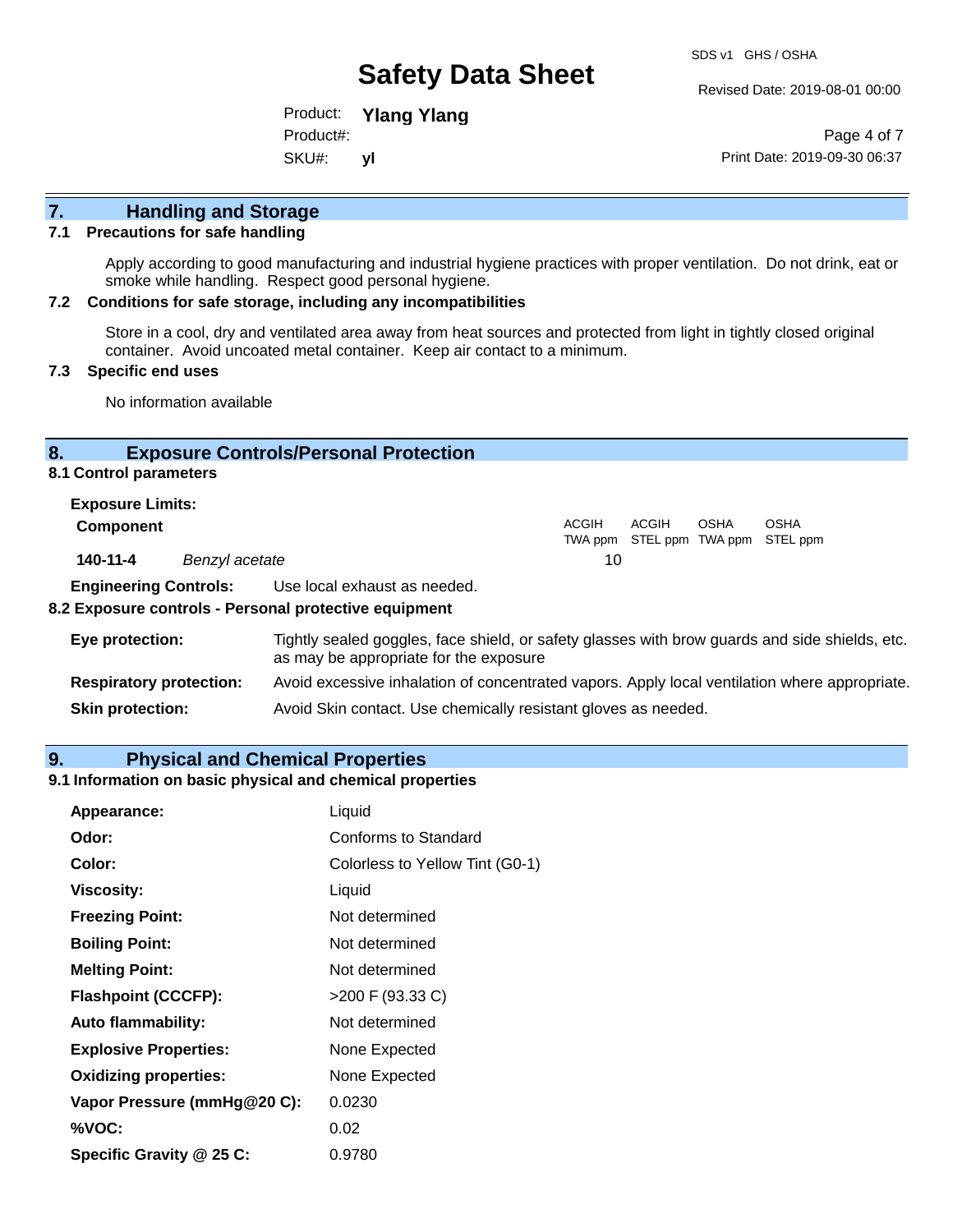Revised Date: 2019-08-01 00:00

|           | Product: Ylang Ylang |                              |
|-----------|----------------------|------------------------------|
| Product#: |                      | Page 5 of 7                  |
| SKU#:     | <b>VI</b>            | Print Date: 2019-09-30 06:37 |

| Density @ 25 C:          | 0.9750 |
|--------------------------|--------|
| Refractive Index @ 20 C: | .4920  |
| Soluble in:              | Oil    |

# **10. Stability and Reactivity**

| 10.1 Reactivity                         | None                                               |
|-----------------------------------------|----------------------------------------------------|
| <b>10.2 Chemical stability</b>          | Stable                                             |
| 10.3 Possibility of hazardous reactions | None known                                         |
| <b>10.4 Conditions to avoid</b>         | None known                                         |
| 10.5 Incompatible materials             | Strong oxidizing agents, strong acids, and alkalis |
| 10.6 Hazardous decomposition products   | None known                                         |

### **11. Toxicological Information**

### **11.1 Toxicological Effects**

Acute Toxicity Estimates (ATEs) based on the individual Ingredient Toxicity Data utilizing the "Additivity Formula"

| Acute toxicity - Oral - (Rat) mg/kg                | Not classified - the classification criteria are not met |
|----------------------------------------------------|----------------------------------------------------------|
| Acute toxicity - Dermal - (Rabbit) mg/kg           | Not classified - the classification criteria are not met |
| Acute toxicity - Inhalation - (Rat) mg/L/4hr       | (LD50: 11.6300) Harmful if inhaled                       |
| <b>Skin corrosion / irritation</b>                 | Harmful if inhaled                                       |
| Serious eye damage / irritation                    | Not classified - the classification criteria are not met |
| <b>Respiratory sensitization</b>                   | Not classified - the classification criteria are not met |
| <b>Skin sensitization</b>                          | May cause an allergic skin reaction                      |
| <b>Germ cell mutagenicity</b>                      | Not classified - the classification criteria are not met |
| Carcinogenicity                                    | Not classified - the classification criteria are not met |
| <b>Reproductive toxicity</b>                       | Not classified - the classification criteria are not met |
| Specific target organ toxicity - single exposure   | Not classified - the classification criteria are not met |
| Specific target organ toxicity - repeated exposure | Not classified - the classification criteria are not met |
| <b>Aspiration hazard</b>                           | Not classified - the classification criteria are not met |

# **12. Ecological Information**

## **12.1 Toxicity**

| <b>Acute acquatic toxicity</b>     | Not classified - the classification criteria are not met |
|------------------------------------|----------------------------------------------------------|
| <b>Chronic acquatic toxicity</b>   | Toxic to aquatic life with long lasting effects          |
| <b>Toxicity Data on soil</b>       | no data available                                        |
| <b>Toxicity on other organisms</b> | no data available                                        |

**12.2 Persistence and degradability no data available**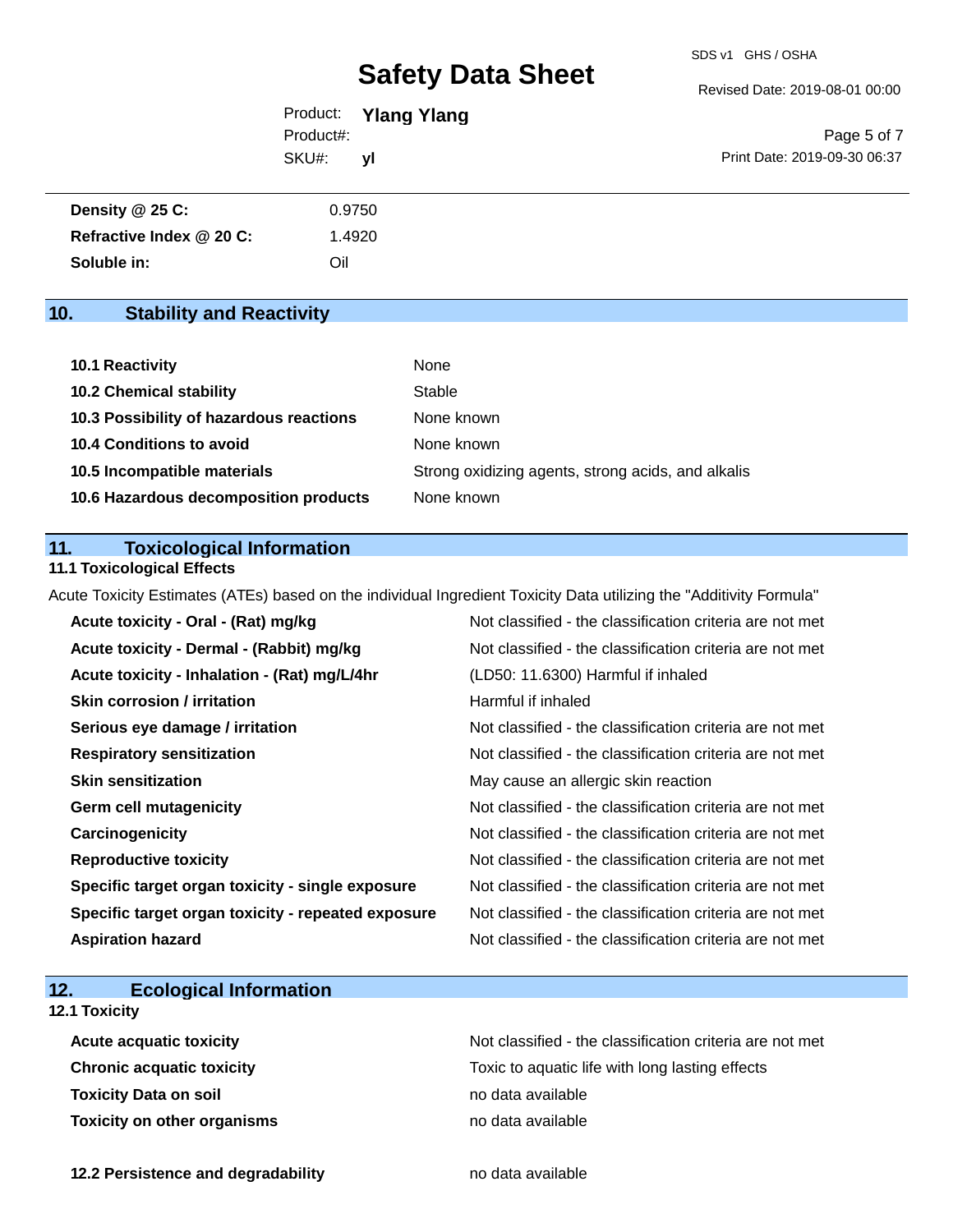SDS v1 GHS / OSHA

Revised Date: 2019-08-01 00:00

|                 | Product: Ylang Ylang |                              |
|-----------------|----------------------|------------------------------|
| Product#:       |                      | Page 6 of 7                  |
| SKU#:           | vl                   | Print Date: 2019-09-30 06:37 |
| ıtive potential | no data available    |                              |

| 12.3 Bioaccumulative potential | no data available |
|--------------------------------|-------------------|
| 12.4 Mobility in soil          | no data available |
| 12.5 Other adverse effects     | no data available |

### **13. Disposal Conditions**

#### **13.1 Waste treatment methods**

Do not allow product to reach sewage systems. Dispose of in accordance with all local and national regulations. Send to a licensed waste management company.The product should not be allowed to enter drains, water courses or the soil. Do not contaminate ponds, waterways or ditches with chemical or used container.

# **14. Transport Information**

| <b>Marine Pollutant</b>                                       | Yes. Ingredient of greatest environmental impact:<br>140-11-4 : (2 - 5 %) : Benzyl acetate |              |                                     |                 |               |
|---------------------------------------------------------------|--------------------------------------------------------------------------------------------|--------------|-------------------------------------|-----------------|---------------|
| <b>Regulator</b>                                              |                                                                                            | <b>Class</b> | <b>Pack Group</b>                   | <b>Sub Risk</b> | UN-nr.        |
| U.S. DOT (Non-Bulk)                                           |                                                                                            |              | Not Regulated - Not Dangerous Goods |                 |               |
| <b>Chemicals NOI</b>                                          |                                                                                            |              |                                     |                 |               |
| <b>ADR/RID (International Road/Rail)</b>                      |                                                                                            |              |                                     |                 |               |
| <b>Environmentally Hazardous</b><br>Substance, Liquid, n.o.s. |                                                                                            | 9            | Ш                                   |                 | <b>UN3082</b> |
| <b>IATA (Air Cargo)</b>                                       |                                                                                            |              |                                     |                 |               |
| <b>Environmentally Hazardous</b><br>Substance, Liquid, n.o.s. |                                                                                            | 9            | Ш                                   |                 | <b>UN3082</b> |
| IMDG (Sea)                                                    |                                                                                            |              |                                     |                 |               |
| <b>Environmentally Hazardous</b><br>Substance, Liquid, n.o.s. |                                                                                            | 9            | Ш                                   |                 | UN3082        |

### **15. Regulatory Information**

#### **U.S. Federal Regulations**

| <b>TSCA (Toxic Substance Control Act)</b> |                           |                                   | All components of the substance/mixture are listed or exempt |
|-------------------------------------------|---------------------------|-----------------------------------|--------------------------------------------------------------|
| 40 CFR(EPCRA, SARA, CERCLA and CAA)       |                           |                                   | This product contains the following components:              |
| 6422-86-2                                 | 229-176-9 70 - 80 %       |                                   | Dioctyl Tere Phthalate (DOTP)                                |
| <b>U.S. State Regulations</b>             |                           |                                   |                                                              |
| <b>California Proposition 65 Warning</b>  |                           |                                   | This product contains the following components:              |
| 117-81-7                                  | $204 - 211 - 0$ 70 - 80 % |                                   | Diethyl Hexyl Phthalate                                      |
| 140-67-0                                  |                           | $205-427-8$ 0.01 - 0.1%           | Estragole (Methyl chavicol) (Natural Source)                 |
|                                           |                           | 123-35-3(NF 204-622-5 0.01 - 0.1% | beta-Myrcene (Natural Source)                                |
| $93 - 15 - 2$                             |                           | $202 - 223 - 0 \leq 16$ ppm       | Methyl Eugenol (Natural Source)                              |

**DSL DSL** 100.00% of the components are listed or exempt.